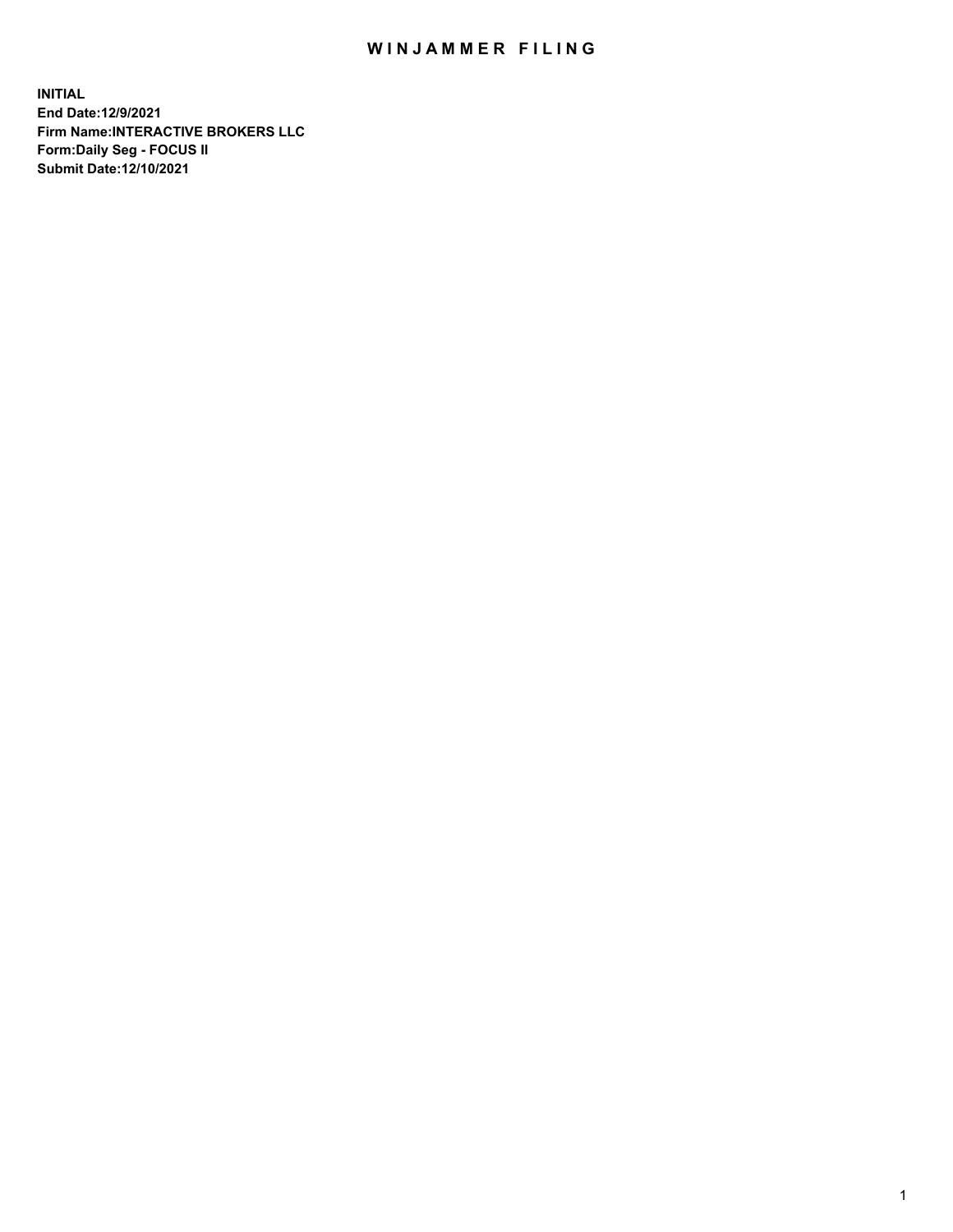**INITIAL End Date:12/9/2021 Firm Name:INTERACTIVE BROKERS LLC Form:Daily Seg - FOCUS II Submit Date:12/10/2021 Daily Segregation - Cover Page**

| Name of Company                                                                                                                                                                                                                                                                                                                | <b>INTERACTIVE BROKERS LLC</b>                                                                 |  |
|--------------------------------------------------------------------------------------------------------------------------------------------------------------------------------------------------------------------------------------------------------------------------------------------------------------------------------|------------------------------------------------------------------------------------------------|--|
| <b>Contact Name</b>                                                                                                                                                                                                                                                                                                            | James Menicucci                                                                                |  |
| <b>Contact Phone Number</b>                                                                                                                                                                                                                                                                                                    | 203-618-8085                                                                                   |  |
| <b>Contact Email Address</b>                                                                                                                                                                                                                                                                                                   | jmenicucci@interactivebrokers.c<br><u>om</u>                                                   |  |
| FCM's Customer Segregated Funds Residual Interest Target (choose one):<br>a. Minimum dollar amount: ; or<br>b. Minimum percentage of customer segregated funds required:%; or<br>c. Dollar amount range between: and; or<br>d. Percentage range of customer segregated funds required between:% and%.                          | <u>0</u><br>$\overline{\mathbf{0}}$<br>155,000,000 245,000,000<br>0 <sub>0</sub>               |  |
| FCM's Customer Secured Amount Funds Residual Interest Target (choose one):<br>a. Minimum dollar amount: ; or<br>b. Minimum percentage of customer secured funds required:% ; or<br>c. Dollar amount range between: and; or<br>d. Percentage range of customer secured funds required between:% and%.                           | $\overline{\mathbf{0}}$<br>$\overline{\mathbf{0}}$<br>80,000,000 120,000,000<br>0 <sub>0</sub> |  |
| FCM's Cleared Swaps Customer Collateral Residual Interest Target (choose one):<br>a. Minimum dollar amount: ; or<br>b. Minimum percentage of cleared swaps customer collateral required:% ; or<br>c. Dollar amount range between: and; or<br>d. Percentage range of cleared swaps customer collateral required between:% and%. | $\frac{0}{0}$<br>0 <sub>0</sub><br>0 <sub>0</sub>                                              |  |

Attach supporting documents CH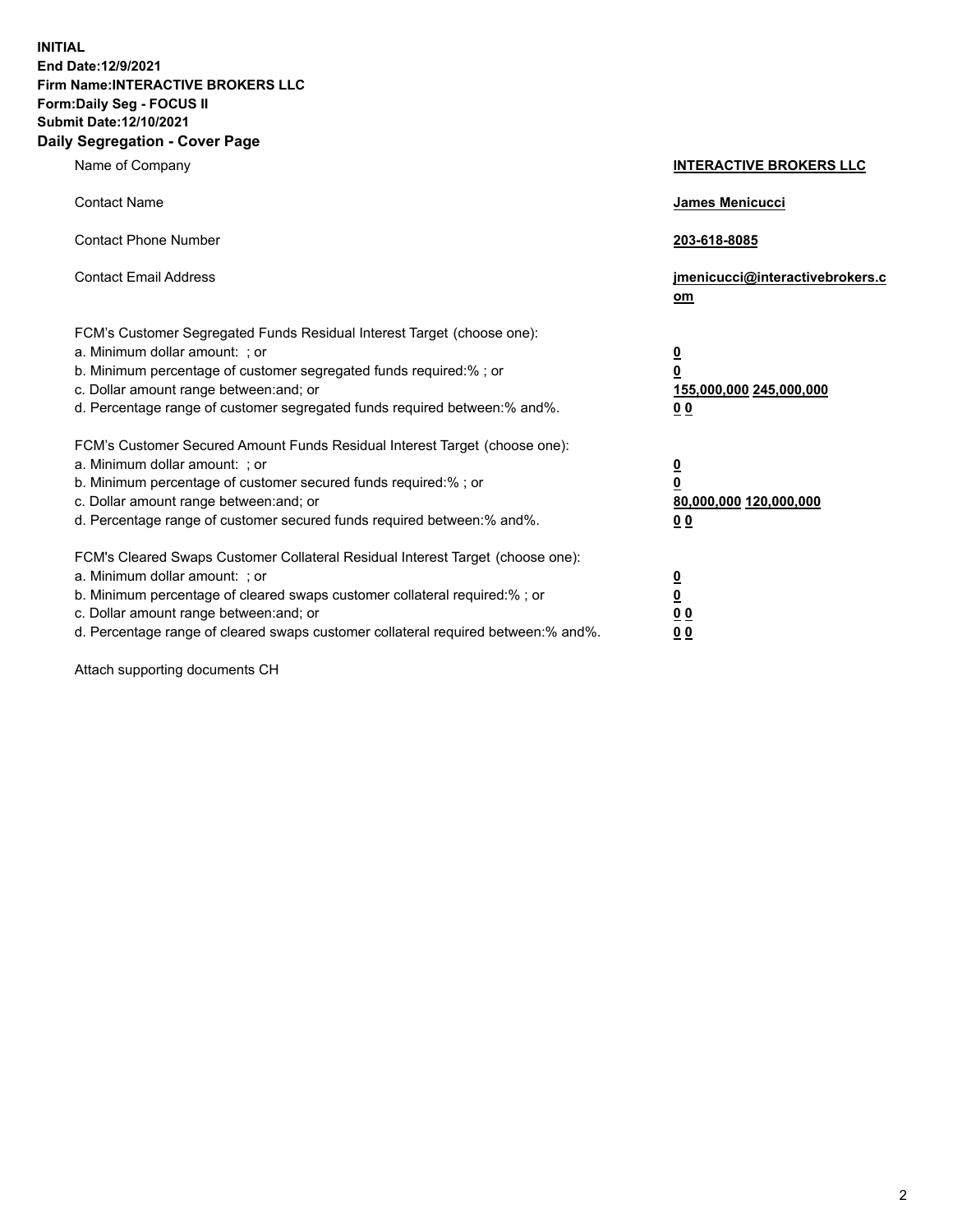**INITIAL End Date:12/9/2021 Firm Name:INTERACTIVE BROKERS LLC Form:Daily Seg - FOCUS II Submit Date:12/10/2021 Daily Segregation - Secured Amounts**

## Foreign Futures and Foreign Options Secured Amounts Amount required to be set aside pursuant to law, rule or regulation of a foreign government or a rule of a self-regulatory organization authorized thereunder **0** [7305] 1. Net ledger balance - Foreign Futures and Foreign Option Trading - All Customers A. Cash **486,438,372** [7315] B. Securities (at market) **0** [7317] 2. Net unrealized profit (loss) in open futures contracts traded on a foreign board of trade **13,604,161** [7325] 3. Exchange traded options a. Market value of open option contracts purchased on a foreign board of trade **121,716** [7335] b. Market value of open contracts granted (sold) on a foreign board of trade **-26,787** [7337] 4. Net equity (deficit) (add lines 1. 2. and 3.) **500,137,462** [7345] 5. Account liquidating to a deficit and account with a debit balances - gross amount **4,370** [7351] Less: amount offset by customer owned securities **0** [7352] **4,370** [7354] 6. Amount required to be set aside as the secured amount - Net Liquidating Equity Method (add lines 4 and 5) **500,141,832** [7355] 7. Greater of amount required to be set aside pursuant to foreign jurisdiction (above) or line 6. **500,141,832** [7360] FUNDS DEPOSITED IN SEPARATE REGULATION 30.7 ACCOUNTS 1. Cash in banks A. Banks located in the United States **74,689,236** [7500] B. Other banks qualified under Regulation 30.7 **0** [7520] **74,689,236** [7530] 2. Securities A. In safekeeping with banks located in the United States **270,995,290** [7540] B. In safekeeping with other banks qualified under Regulation 30.7 **0** [7560] **270,995,290** [7570] 3. Equities with registered futures commission merchants A. Cash **0** [7580] B. Securities **0** [7590] C. Unrealized gain (loss) on open futures contracts **0** [7600] D. Value of long option contracts **0** [7610] E. Value of short option contracts **0** [7615] **0** [7620] 4. Amounts held by clearing organizations of foreign boards of trade A. Cash **0** [7640] B. Securities **0** [7650] C. Amount due to (from) clearing organization - daily variation **0** [7660] D. Value of long option contracts **0** [7670] E. Value of short option contracts **0** [7675] **0** [7680] 5. Amounts held by members of foreign boards of trade A. Cash **269,734,940** [7700] B. Securities **0** [7710] C. Unrealized gain (loss) on open futures contracts **19,260,786** [7720] D. Value of long option contracts **121,716** [7730] E. Value of short option contracts **-26,787** [7735] **289,090,655** [7740] 6. Amounts with other depositories designated by a foreign board of trade **0** [7760] 7. Segregated funds on hand **0** [7765] 8. Total funds in separate section 30.7 accounts **634,775,181** [7770] 9. Excess (deficiency) Set Aside for Secured Amount (subtract line 7 Secured Statement Page 1 from Line 8) **134,633,349** [7380] 10. Management Target Amount for Excess funds in separate section 30.7 accounts **80,000,000** [7780] 11. Excess (deficiency) funds in separate 30.7 accounts over (under) Management Target **54,633,349** [7785]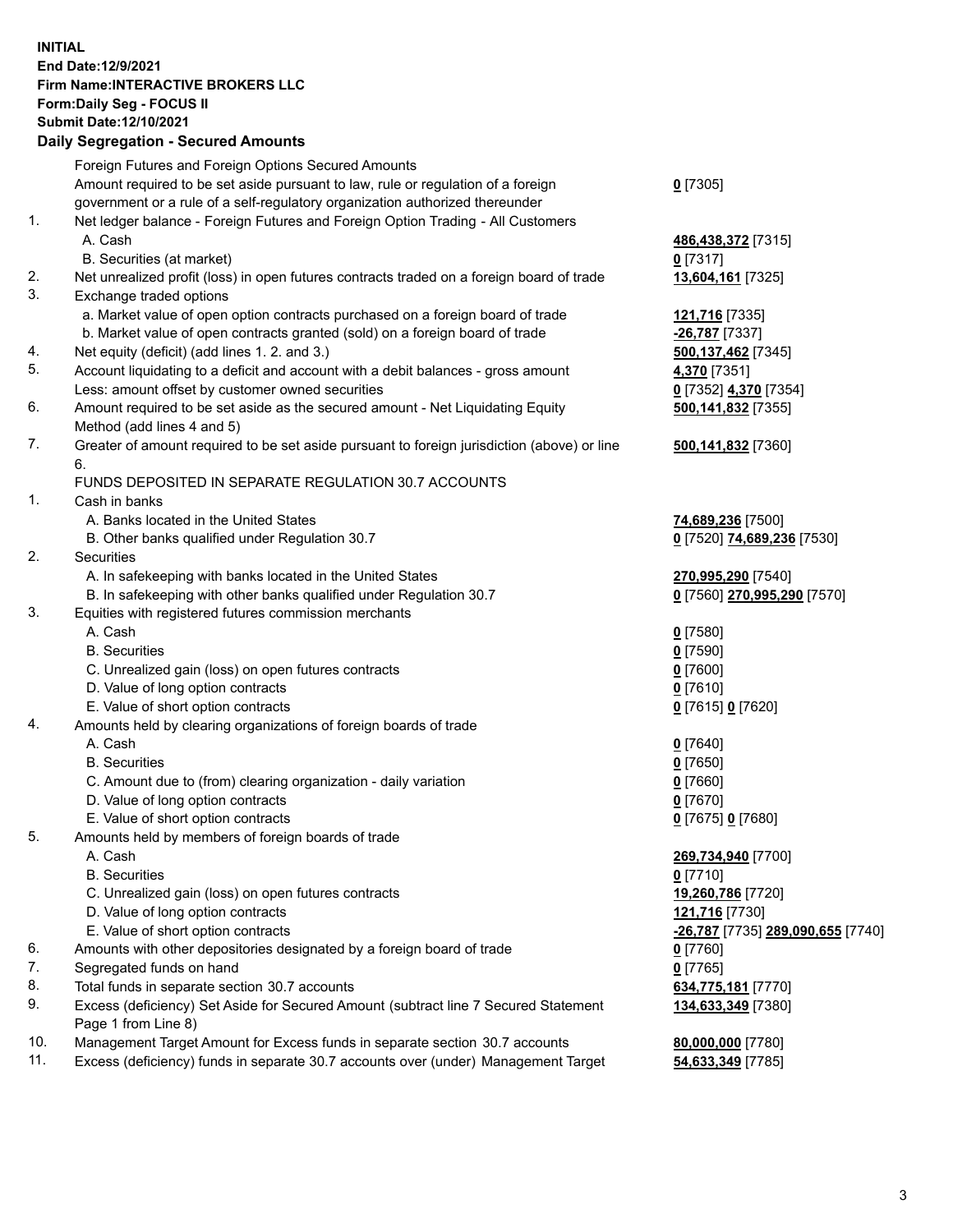**INITIAL End Date:12/9/2021 Firm Name:INTERACTIVE BROKERS LLC Form:Daily Seg - FOCUS II Submit Date:12/10/2021 Daily Segregation - Segregation Statement** SEGREGATION REQUIREMENTS(Section 4d(2) of the CEAct) 1. Net ledger balance A. Cash **7,749,790,128** [7010] B. Securities (at market) **0** [7020] 2. Net unrealized profit (loss) in open futures contracts traded on a contract market **-12,601,226** [7030] 3. Exchange traded options A. Add market value of open option contracts purchased on a contract market **476,592,953** [7032] B. Deduct market value of open option contracts granted (sold) on a contract market **-450,400,244** [7033] 4. Net equity (deficit) (add lines 1, 2 and 3) **7,763,381,611** [7040] 5. Accounts liquidating to a deficit and accounts with debit balances - gross amount **1,048,649** [7045] Less: amount offset by customer securities **0** [7047] **1,048,649** [7050] 6. Amount required to be segregated (add lines 4 and 5) **7,764,430,260** [7060] FUNDS IN SEGREGATED ACCOUNTS 7. Deposited in segregated funds bank accounts A. Cash **1,741,573,622** [7070] B. Securities representing investments of customers' funds (at market) **3,667,429,305** [7080] C. Securities held for particular customers or option customers in lieu of cash (at market) **0** [7090] 8. Margins on deposit with derivatives clearing organizations of contract markets A. Cash **1,998,106,342** [7100] B. Securities representing investments of customers' funds (at market) **579,425,512** [7110] C. Securities held for particular customers or option customers in lieu of cash (at market) **0** [7120] 9. Net settlement from (to) derivatives clearing organizations of contract markets **-45,708,573** [7130] 10. Exchange traded options A. Value of open long option contracts **476,592,953** [7132] B. Value of open short option contracts **-450,400,244** [7133] 11. Net equities with other FCMs A. Net liquidating equity **0** [7140] B. Securities representing investments of customers' funds (at market) **0** [7160] C. Securities held for particular customers or option customers in lieu of cash (at market) **0** [7170] 12. Segregated funds on hand **0** [7150] 13. Total amount in segregation (add lines 7 through 12) **7,967,018,917** [7180] 14. Excess (deficiency) funds in segregation (subtract line 6 from line 13) **202,588,657** [7190] 15. Management Target Amount for Excess funds in segregation **155,000,000** [7194]

16. Excess (deficiency) funds in segregation over (under) Management Target Amount Excess

**47,588,657** [7198]